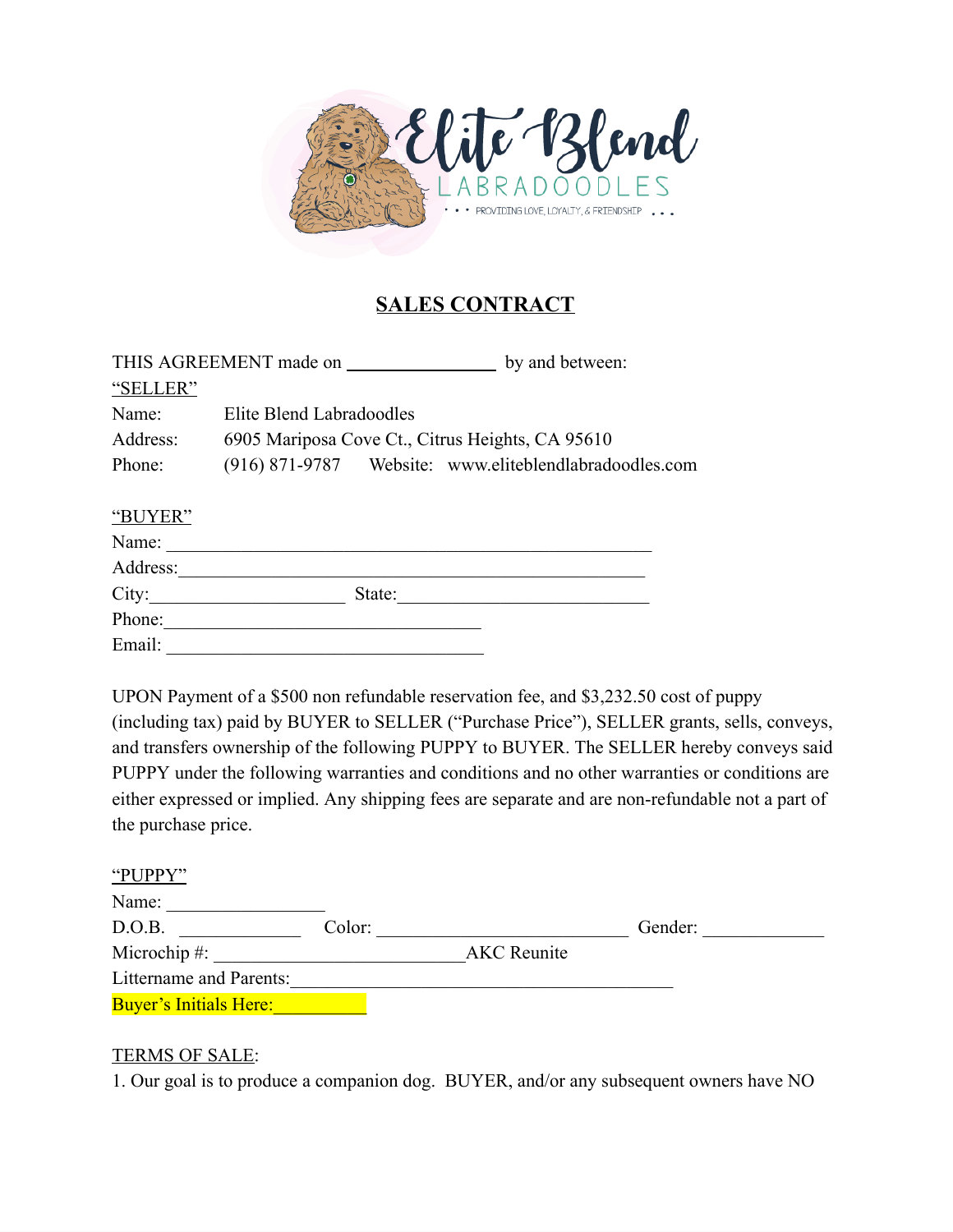breeding rights.

2. It is the BUYER'S sole responsibility to ensure PUPPY is de-sexed by no later than 12 months of age. Buyer must provide proof of de-sexing to Seller by no later than 13 months of age. The proof must be from a certified veterinary Hospital, showing the pet's description, breed & Microchip number.

3. If proof is not received, SELLER's Health Warranty against genetic disorders will be null and void.

4. Failure to honor the spay/neuter conditions of this contract or breed this dog will result in liquidated damages as specified below and can result in the SELLER reclaiming the dog without compensation to the BUYER.

5. Liquidated Damages: Both BUYER and SELLER agree that the damages resulting from breach of "TERMS OF SALE" paragraph 1 (breeding the dog), and/or breach of "TERMS OF SALE" paragraph 2 (failure to de-sex) of this contract would be difficult to ascertain. As a result, BUYER AND SELLER agree to the following damages as reasonable for the following breaches of contract:

- A. If BUYER does not provide proof of Spay/Neuter in accordance with TERMS OF SALE paragraph 2, BUYER shall pay SELLER \$15,000.00. Buyer's Initials Here: \_\_\_\_\_\_\_\_\_\_
- B. If BUYER breeds this dog, or his/her actions cause this dog to produce puppies, even if BUYER is no longer the owner, BUYER will be in breach of this contract and agrees to pay SELLER \$15,000.00 or \$3,500 for every puppy produced (whichever is greater), and immediately return this dog to SELLER. Buyer's Initials Here:

6. Once the PUPPY is in possession of Buyer, the Buyer shall assume full responsibility for the health, and veterinary expenses for the PUPPY, including all expenses in fulfilling provisions of this guarantee, resolving disagreements with family members/roommates, and or a landlord, and temperament of the above-described animal.

7. The Buyer agrees that the PUPPY will be given adequate and proper protection from the weather and other animals, adequate housing, will be sufficiently fed, and will not be neglected or mistreated in any manner. The Buyer also agrees that the PUPPY shall receive regular veterinary care throughout its lifetime and that all vaccines will be maintained.

8. If there is any dispute about or involving the Elite Blend Labradoodles, BUYER agrees that the dispute shall be governed by the laws of the State of California, USA, without regard to conflict of law provisions and you agree to exclusive personal jurisdiction and venue in the state and federal courts of the United States located in the State of California, City of Sacramento. 9. The prevailing party shall have the right to collect from the other party its reasonable costs and necessary disbursements and attorney's fees incurred in enforcing this Contract.

Buyer's Initials Here: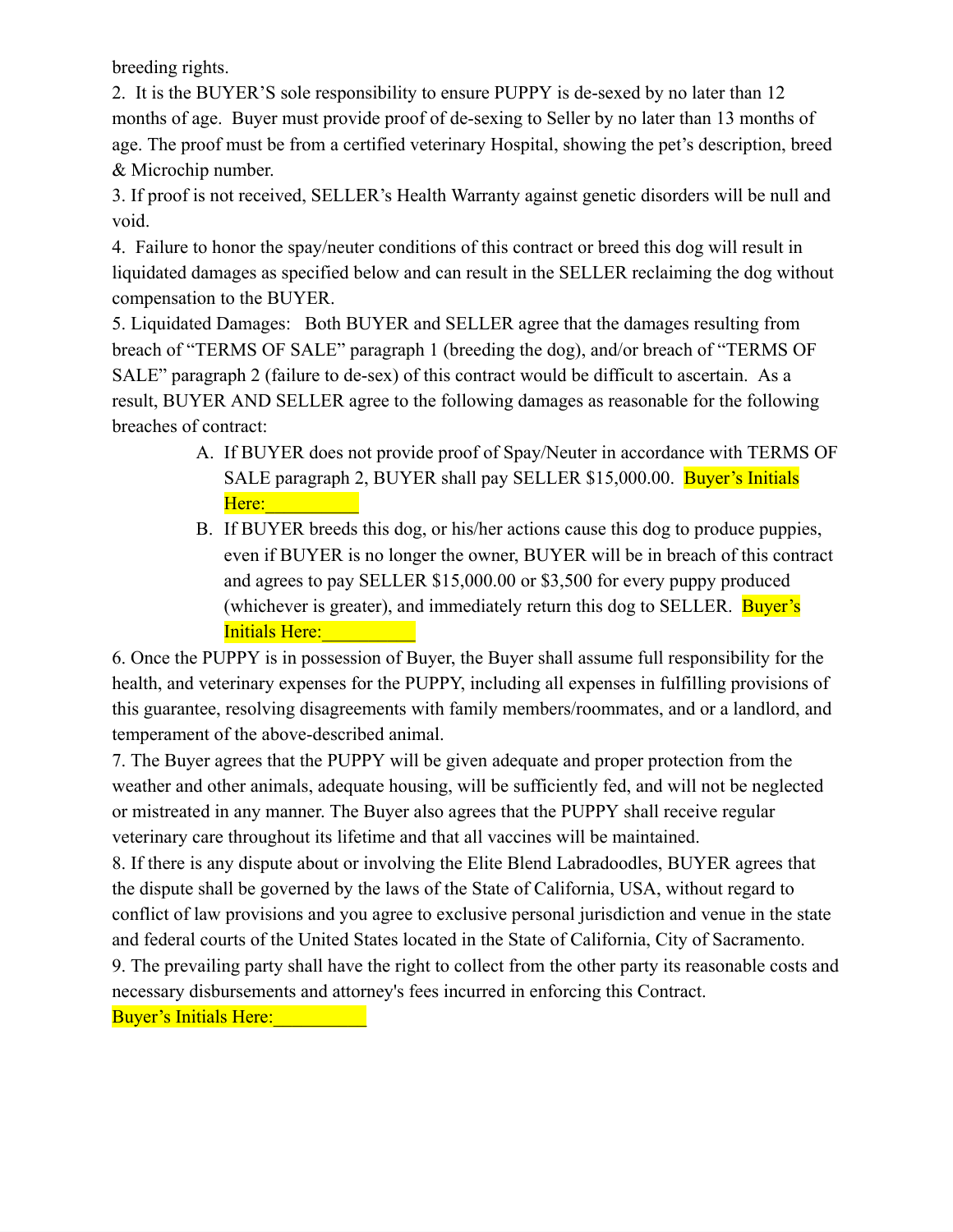# **HEALTH GUARANTEE AND BUYER OBLIGATIONS**

#### Health Guarantee:

To the best of the SELLER's knowledge, this puppy is guaranteed to be in good health. At the time of sale, said puppy has had initial vaccinations against distemper, para/parvo virus, and has been wormed.

## Hip & Elbow Guarantee:

This puppy is guaranteed against hip dysplasia (HD) and elbow dysplasia (ED) until it is 26 months of age. Any claim on this guarantee will only be honored for 26 months from the date of birth regardless of date of diagnosis. If puppy is suspected of having hip or elbow dysplasia please contact the SELLER for advice on diagnosis and qualified veterinarians to assist you. If a puppy is diagnosed as suffering from hip and/or elbow dysplasia by the Orthopedic Foundation for Animals (OFA) with a rating below borderline the BUYER will have the option of two choices: A or B described below. BUYER must have OFA send a report to the SELLER. SELLER does not have to honor a report not directly delivered to herself from the OFA. Note: SELLER has the right to ask that BUYER seek a second opinion if, after reviewing the x-rays, SELLER (and/or consulting veterinarian) feel that the diagnosis may be incorrect.

### Eye Guarantee:

The puppy is guaranteed against retinal dysplasia. The puppy is further guaranteed against progressive retinal atrophy (PRA), a potentially blinding heritable eye condition in many breeds. Because at least one of his/her parents has been tested and cleared via DNA for this simple recessive disease, we can virtually guarantee that this puppy will NOT be affected by this disorder. If your puppy is diagnosed as suffering from retinal dysplasia the BUYER also will have the option of two choices, A and B described below.

A.) The original BUYER of the puppy has the right return or keep the original puppy and to receive another puppy providing the following criteria have been met. The replacement puppy selection is dictated by the criteria described below.

1.) The original BUYER must own the puppy no transfers are to have occurred with the ownership.

2.) The puppy must be de-sexed and may not have sired or whelped a litter.

3.) The puppy must have had regular veterinary care and the veterinarian must attest to said care in a notarized statement. If HD/ED is suspected anytime prior to 26 months, a hip x-ray must be taken and submitted to The Orthopedic Foundation for Animals (OFA) for evaluation. If the puppy receives below the borderline rating, the OFA documentation should be submitted to the SELLER.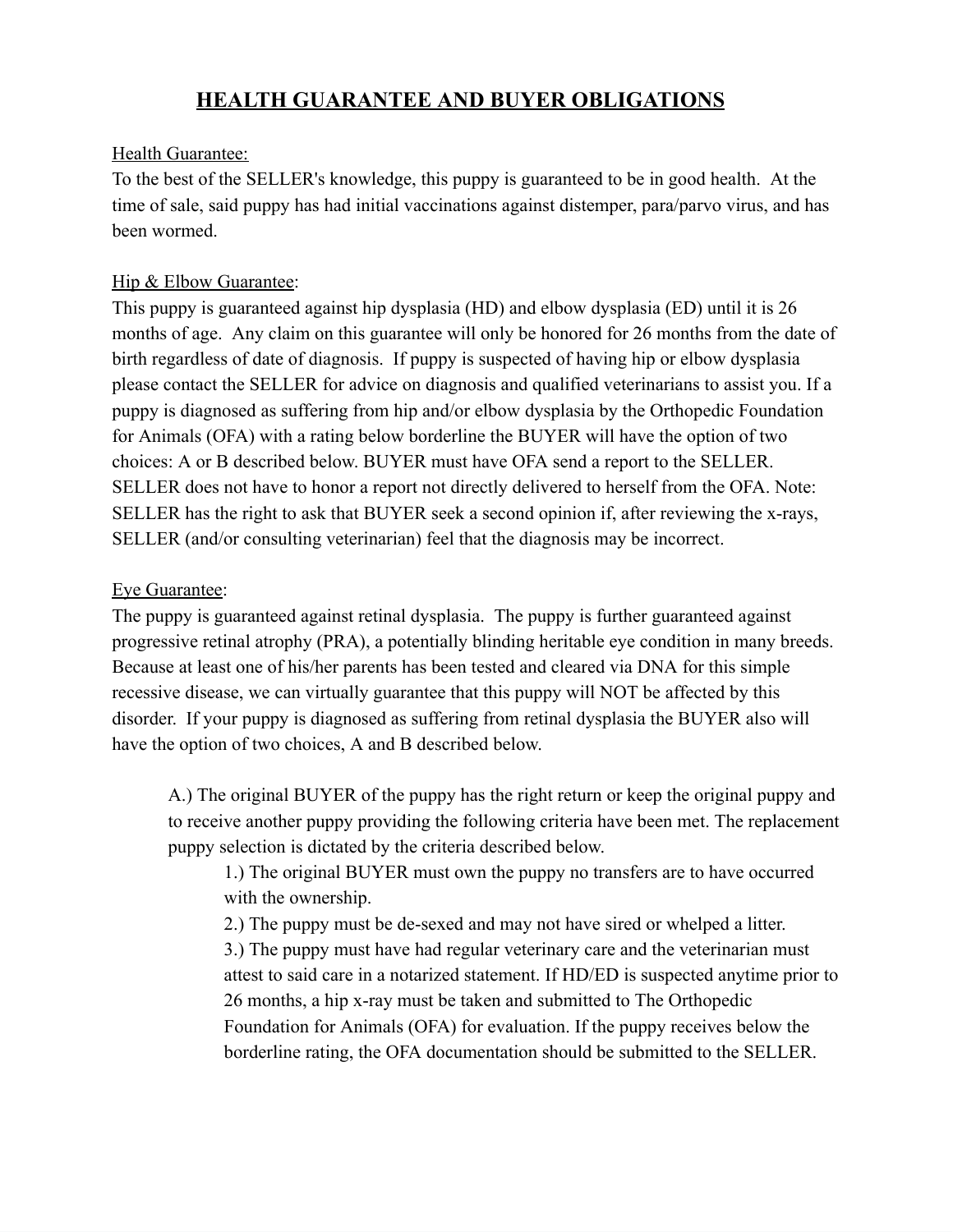BUYER returns said puppy, and returns the dog binder and all applicable veterinary records. If all of the above requirements have been met, then an exchange will be made. BUYER is eligible to receive another puppy according to the criteria concerning a replacement puppy. No monetary exchange will be made.

B.) The BUYER may keep the puppy, receive a refund of the purchase price, and release the SELLER from any further obligations related to the puppy if the following conditions have been met:

1.) The puppy is under 26 months old.

2.) The original BUYER must own the puppy. No transfers of ownership are to have occurred.

3.) The puppy must not have sired or whelped a litter and must be spayed or neutered with proof provided to the SELLER as set forth in the sales contract above.

4.) The puppy must have had regular veterinary care and the veterinarian must attest to said care in a notarized statement. If HD/ED is suspected anytime prior to 26 months, a hip x-ray must be taken and submitted to The Orthopedic Foundation for Animals (OFA) for their evaluation. If the puppy receives below the borderline rating, the OFA documentation should be submitted along with veterinary proof showing that the dog was spayed/neutered, and if all of the above requirements have been met, then the refund of the purchase price will be made.

Buyer's Initials Here:

If option A or B is exercised then all provisions of the original sales contract have been completely satisfied and the SELLER is released from any further obligations. If a replacement puppy is chosen, SELLER will attempt to replace puppy with one of same color and gender. Litter selection for a replacement puppy is at the SELLER's discretion. BUYER does not have a choice of a different gender or color for a replacement puppy. SELLER reserves the right to have the OFA and/or his veterinarian as the judge in determining hip dysplasia with any costs covered by the BUYER. In cases of disagreement, the OFA will be the only judge and all costs are the responsibility of the BUYER.

It is further understood and agreed that no warranty or representation has been made with respect to said puppy, except as set forth in writing in this agreement. This guarantee is valid only for the original owner and is not transferable. Once a transfer of the puppy has been made the guarantee is voided.

# General Illness:

The BUYER has (3) THREE days from the date of puppy pickup in which to have the puppy checked by a licensed veterinarian. If the veterinarian finds the puppy to be seriously ill,